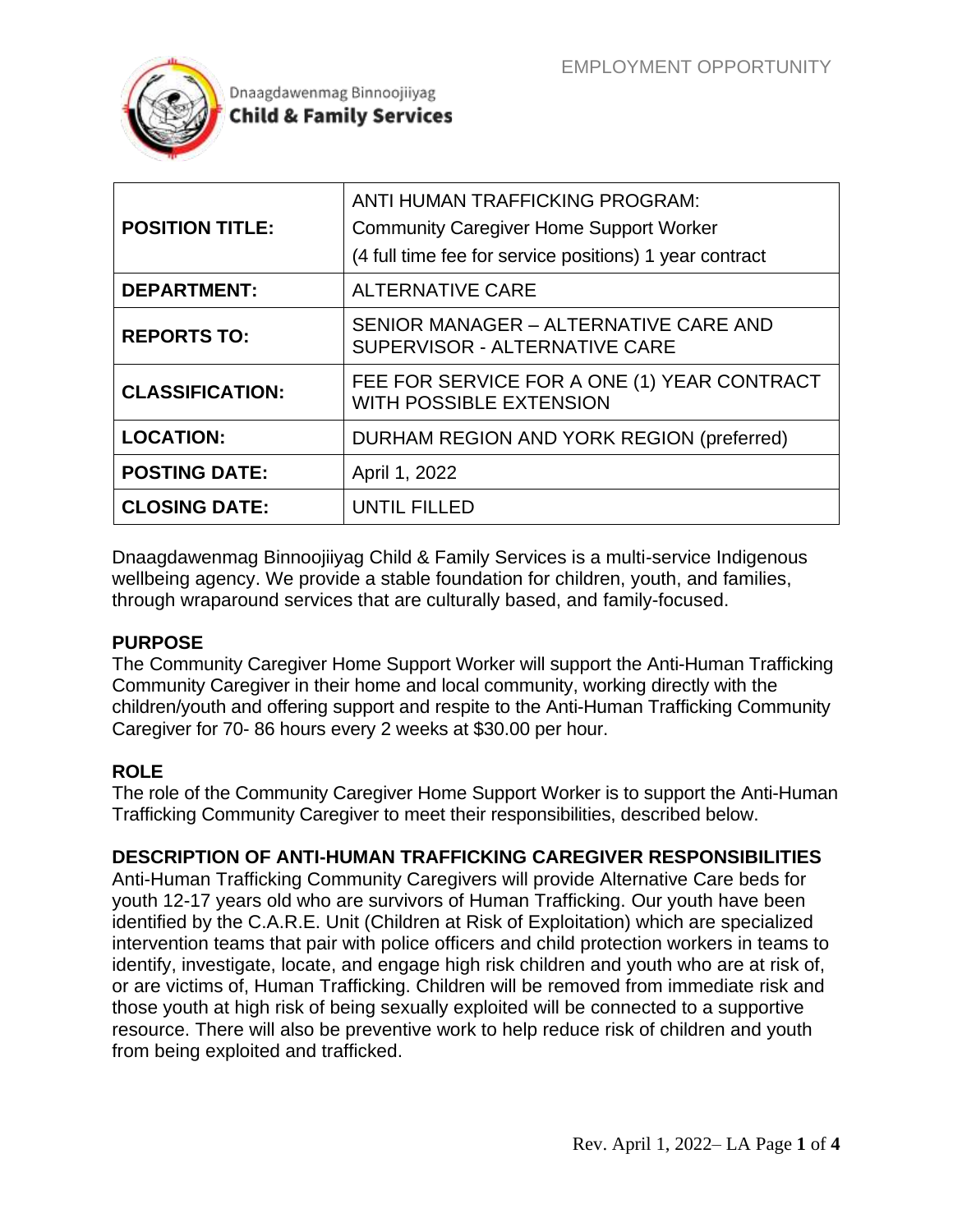

## **ANTI-HUMAN TRAFFICKING SUPPORT WORKER REQUIREMENTS:**

- 1. Lived experience in Indigenous community
- 2. Knowledge of Indigenous customs & traditions
- 3. Experience working with teens and/or experience caring for children.
- 4. Must be willing and able to support the admissions of new placement for youth within the age and gender specified, knowing that very little information regarding the youths' needs, experiences, medical needs, mental health needs may be known at the time of placement(s).
- 5. Knowledge of self-harm and suicidal ideation
- 6. Clinical skills & understanding of Trauma
- 7. Expertise in child development
- 8. Availability
- 9. Administrative Skills
- 10. Communication skills
- 11. Teamwork Skills
- 12. Computer skills
- 13. 2SLGBTQI+ Competency The program is intended for Human Trafficked Survivor youth (Male, Female, Transgender, 2SLGBTQI+, etc.) which will include EAH placement(s).
- 14. Human Trafficking, lived experience or Experience working with this group
- 15. Knowledge of sexual exploitation
- 16. Adaptation and flexibility (e.g., may be required to support crisis placement(s) with little or no social history / information, quick and unpredictable decisions, unanticipated behaviours, etc.
- 17. Commitment to attend training (Specific to Human Trafficking survivors, children's development, and culture).

### **EDUCATION AND EXPERIENCE REQUIREMENTS:**

- Diploma in the Child & Youth Work/ Social Service Work, or related field.
- Two (2) years' experience working with teens, or complex needs youth/Survivors of Human Trafficking/Youth at Risk of Sexual Exploitation.
- Experience working within Child Welfare and/or Indigenous Child-Wellbeing setting would be considered an asset.

## **KNOWLEDGE REQUIREMENTS & CONSIDERATIONS**

- Lived experience in a First Nations, Metis, or Inuit community
- Must have lived experience or knowledge of youth who have survived Human Trafficking and sexual trauma and sexual exploitation.
- A strong knowledge of Health and Sex positivity.
- Expertise with Foster Care Licensing Standards including knowledge of Duty to Report and Serious Occurrences, etc.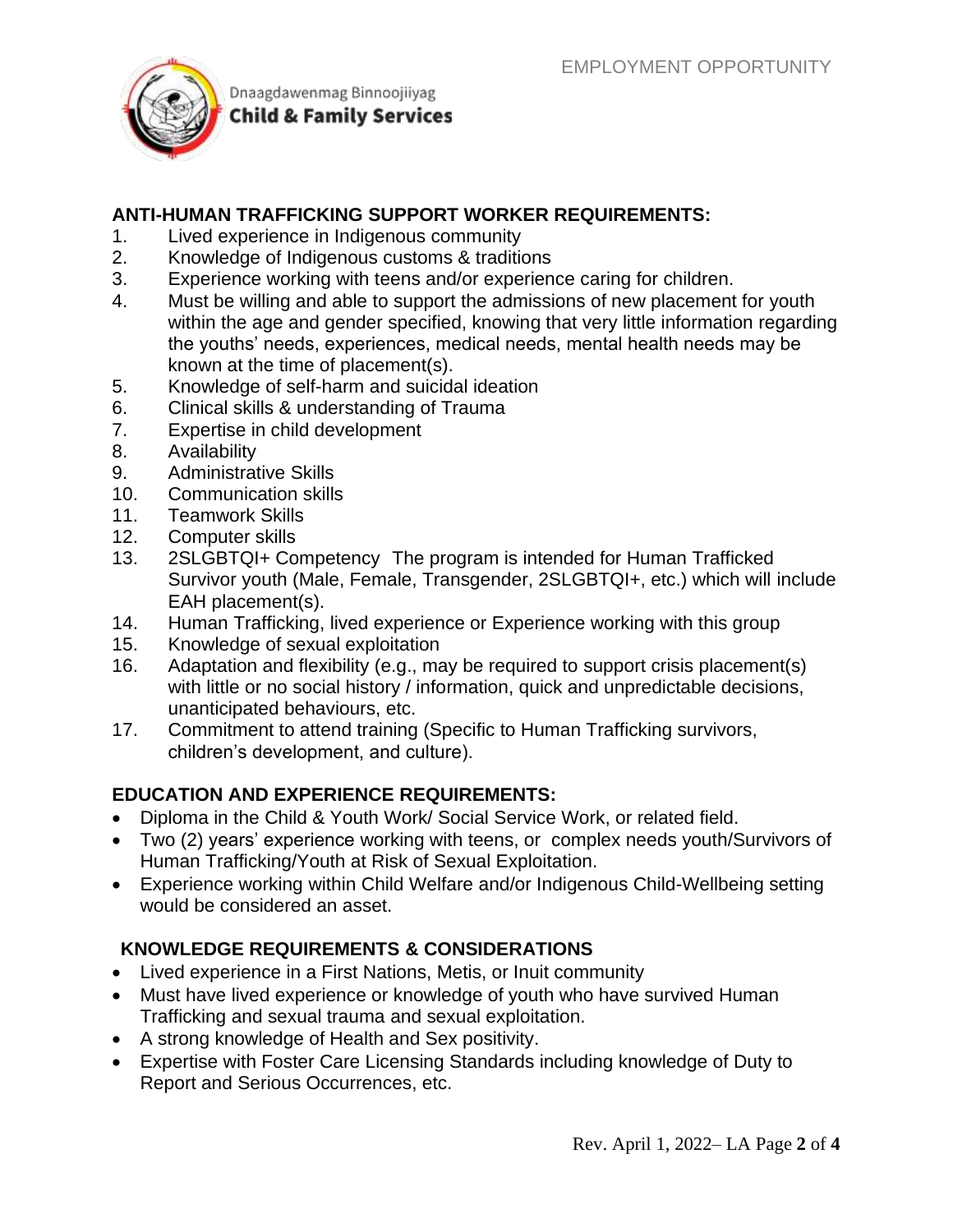

# **KNOWLEDGE REQUIREMENTS & CONSIDERATIONS CONT'D**

- Experience working within Child Welfare and/or Indigenous Child-Wellbeing setting would be considered an asset.
- Knowledge of Indigenous culture and values including awareness of the First Nation, Inuit, and Métis Communities we service.
- A solid understanding of and sensitivity to the experiences of First Nations and Indigenous peoples in Canada, and the impact of the legacy of Residential Schools and the Sixties Scoop upon them is essential.
- Experience working with youth
- Knowledge of self-harm and suicidal ideation
- Understanding the impact of trauma and intergenerational trauma
- Expertise in child development
- Competency in working with 2SLGBTQI+
- Assessment skills
- Administrative skills
- Organizational skills
- Teamwork skills
- Computer skills
- Effective communication skills
- History of training attendance & academic qualifications
- CPR & First Aid training

### **ADDITIONAL CONSIDERATIONS**

- Availability
- Capacity to drive youth (Sàgìhidig, admission medical examination or other medical appointment, groups, school, meet worker at office, lawyers' office, police station, court, recreation, etc.)

### **ASSESSMENT**

All applicants must undergo an assessment and meet the criteria below. Financial compensation provided.

- o Vulnerable Sector Screens Police Checks (All adults over 18 years old)
- o Child Welfare Checks (All adults over 18 years old)
- o References
- o Formal interview with the Community caregiver, Alternative Care worker and **Supervisor**